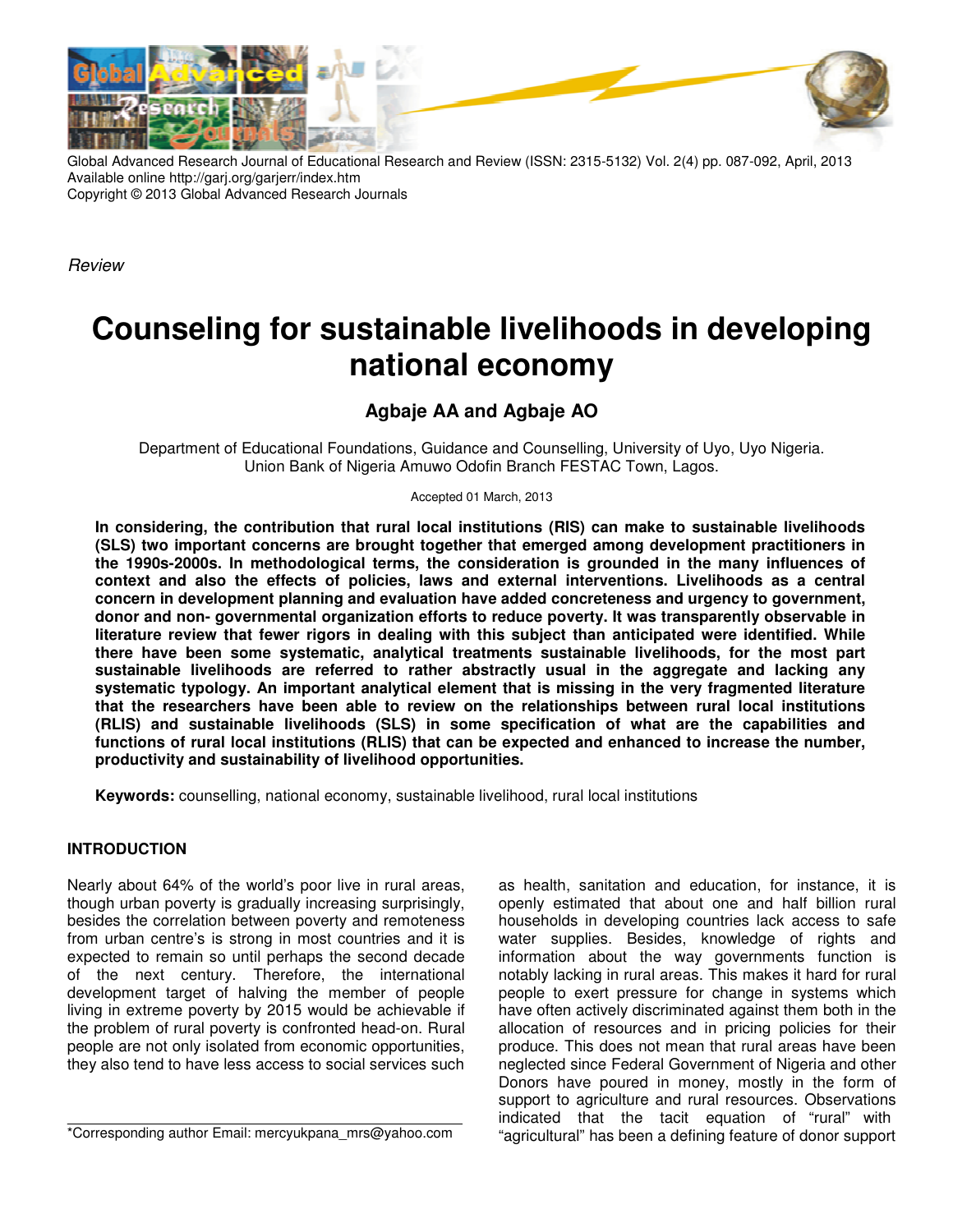over the past half of a century.

The focus of donor attention fell on increasing the production of staple crops through investment in agricultural research and related technical services. This was the basis for the "Green Revolution which was highly successful although its benefits tended to be skewed towards richer farmers and more favourable environments. Most developing countries were struggling at the time to really achieve food self-sufficiency and were emphasizing important substitution. In agricultural sphere this translated into supply-driven policies and parasitical monopolies of both input supply and output marketing. Low farm gate prices for food crops and overvalued exchange rates supported urban activities at the expense of agriculture. Towards the end of 1990s when the economic conditions faced by farmers changed relatively little, donors spending patterns shifted quite considerably. This was the decade of integrated rural development (IRD) a policy response to the recognition that income generation would remain important and that increased crop yields would not alone solve rural problems. Thus for the first time the complexity of rural life was taken into account. New donor's projects encompassed social services and infrastructure in addition to agricultural production. The economic environment for rural people remained adverse; producers commonly received less than half the world market value for their export crops. They were in theory compensated through subsides on fertilizers and credit, the value of these was most often captured by the richer farmers as their poorer counterparts used few inputs and had less access to subsidized services.

Fears have been raised by falling aid budgets for agriculture (from a high of \$12bn-16bn in the late 1980s to about \$10bn in the mid-1990s (FAO, 1996), accelerating rates of resource degradation (nearly forty percent of global crop land is now classified as degraded) and a price fall for food crops in 1995. Organizations like the FAO, at its 1996 food summit, and the international food policy research institute (in its 2020 vision) have stressed the need for new investment in both the technical and the policy dimensions of agriculture in order to keep up production and extend access to food to the poorest sections of the population. While this may not yet have elicited the hope-for response, it has at least refocused attention on the problems of the rural poor. The record is therefore mixed. The proportion of rural people classified as living a in poverty decreased in 44 countries between the mid-1960s and 1988 but increased in 26. Identifiable successes such as the yield increases of the Green Revolution have been off-set by notable failures such as collapsed rural credit schemes and research and extension systems which remain dysfunctional despite enormous investment over the years. For example, a 1994 review of World Bank (1994) extension projects found that 90 percent experienced

recurrent cost funding problems and 70 percent were probably not sustainable. Since the Bank committed over \$1.4bn in new loans to extension during the period 1988- 1993 the magnitude of this under performance problem was significant (March and Rachell, (2006).

Most worrying is the fact that many of the old problems still remain, rural people especially in Nigeria, still suffer from inadequate public services, underdeveloped markets, poor communications infrastructure and poor health and education. Civil conflict and war continue to threaten their livelihoods and the old problems are now compounded by declining rates of yield growth, increasing conflict over natural resources and accelerating resource degradation.

## **What is Sustainability?**

Sustainability has many dimensions all of which are important to the sustainable livelihoods approach. Livelihoods are sustainable when they:

**EXECUTE:** The face of external shocks and stresses;

**a** are not dependent upon external support or if they are, this support itself should be economically and institutionally sustainable;

**EXECUTE:** maintain the long-term productivity of natural resources; and

 Do not undermine the livelihoods of, or compromise the livelihoods options open to others (Marsh, 2003).

Another way of conceptualizing the many dimensions of sustainability is to distinguish between environmental, economic, social and institutional aspects of sustainable systems.

• Environmental sustainability is achieved when the productivity of life-supporting natural resources is conserved or enhanced for use by future generations.

Economic sustainability is achieved when a given level of expenditure can be maintained over time. In the context of the livelihoods of the poor, economic sustainability is achieved if a baseline level of economic welfare can be achieved and sustained. (The economic baseline is likely to be situation-specific, though it can be thought of in terms of the "dollar-a-day of the international development targets)."

Social sustainability is achieved when social exclusion is minimized and social equity maximized.

Institutional sustainability is achieved when prevailing structures and processes have the capacity to continue to perform their functions over the long term. Very few livelihoods qualify as sustainable across all those dimensions. Progress towards sustainability can then be assessed, even if full sustainability is never achieve, Welland and Copestake (2000).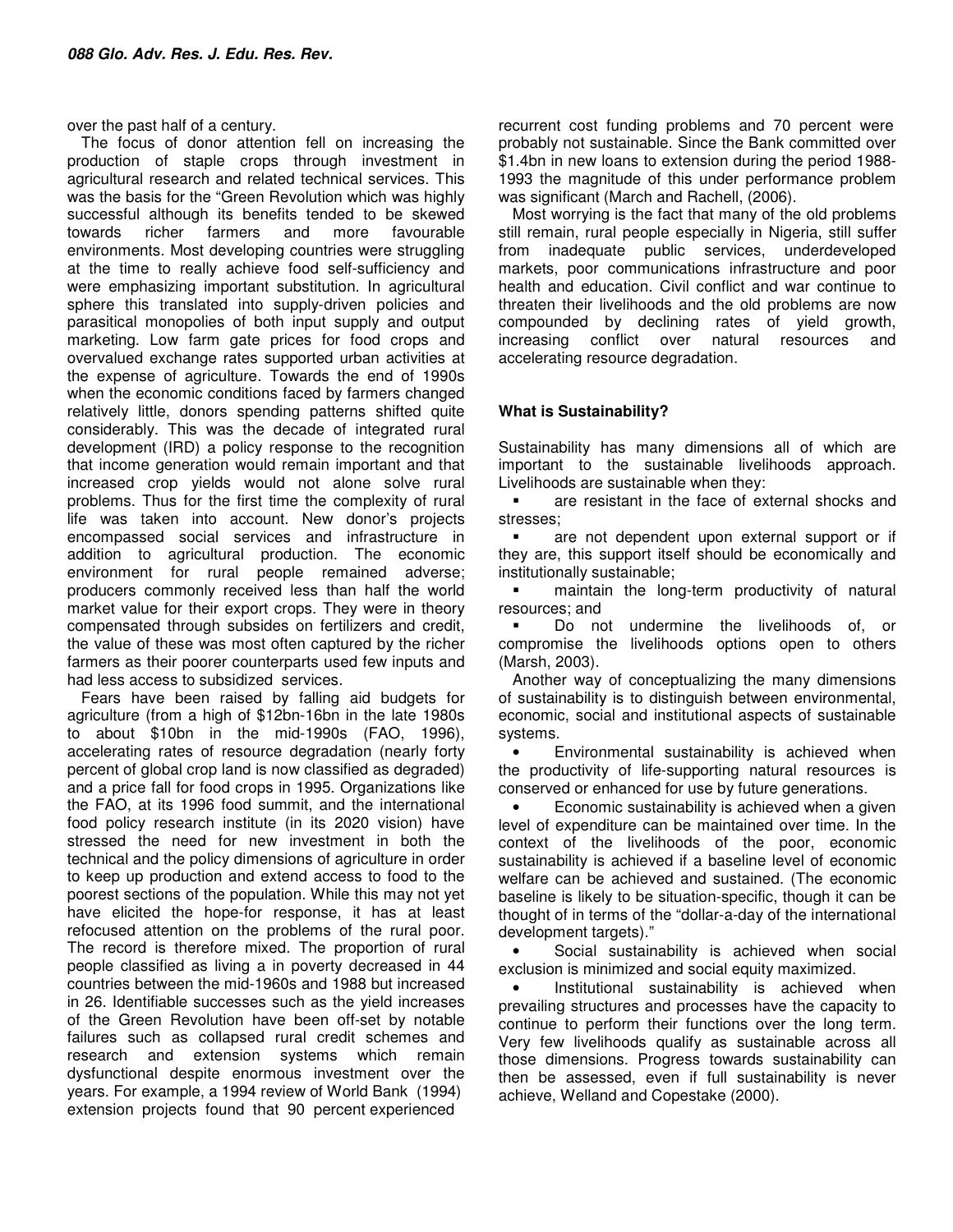## **Why is Sustainability important?**

Sustainability is an important qualifier to DFID's view of livelihoods because it implies that progress in poverty reduction is lasting, rather than fleeting. This does not mean that any given resource or institution must survive in exactly the same form. Rather it implies accumulation in the broad capital based that provides the basis for improved livelihoods, especially for poor people.

## **What is a Livelihood?**

Chamber and Conway (2002) said that the word "Livelihood" can be used in many different ways. A livelihood comprises the capabilities, assets and activities required for a means of living. A livelihood is sustainable when it can cope with and recover from stresses and maintain or enhance its capabilities and assets both now and in the future, while not undermining the natural resource base (Korten, 1980).

## **Sustainable Livelihoods' Objectives**

The sustainable livelihoods approach is broad and encompassing, it can however be distilled to six core objectives. DFID aims to increase the sustainability of poor people's livelihoods through promoting:

• A more supportive and cohesive social environment;

More secure access to, and better management of natural resources

• Better access to basic and facilitating infrastructure;

• More secure access to financial resources and

• A policy and institutional environment that supports multiple livelihood strategies and promotes equitable access to competitive markets for all.

## **Local and rural as intersecting domains**

Local refers to a level or levels, while rural refers to a sector that has both economic and geographic frames of reference. The term local will be used to refer to three distinguishable levels of decision-making and activity – the group level, the community level and the locality level. These three levels exist and operate above the individual and household levels and below the sub-district, district, provincial, national and international group. Community and locality are all levels.

(a) Where there is or can be face-to-face interaction on an ongoing basis and thus,

(b) Where potential for collective action exists that can mobilize resources and solve problems that individuals and households by themselves are less able

to deal with.

That there is more than one local level complicates issues of institutional design. However, it also creates more options and opportunities to tailor policies and investment to buttress institutional capacity at the most appropriate levels for decision-making and action rather than pursue a one-size fits-all approach. White "local" refers to one or more levels of decision-making and activity, all three levels share the basic characteristics of face-to-face relationships and potential for collective action (Kydd, 2002).

The term rural is generally defined operationally as referring to non-urban areas. The word offers mostly a geographic delineation, although it has also an economic reference since certain economic activities, mostly agricultural are associated with rural areas. These boundaries are becoming more preamble and less distinct. The increasing heterogeneity of economic activity in rural areas is one of the trends that should be understood and capitalized on for enhancing sustainable livelihoods particularly for the poor are more likely to be enhanced by diversification of economic activities beyond the agricultural sector than by intensifying agricultural production in the world today.

## **Sustainable Livelihoods**

In reviewing the literature on sustainable livelihoods, Agbaje (2001) found that much of the thinking and writing focused on sustainable livelihood approaches and he identified three analytical elements as giving rise to livelihoods, these are:

the capacities that people have for engaging in productive economic activity;

the activities that produce value-added and also income or other benefits that make people's lives more satisfactory and secure, and

The assets that underline these activities. The later have been delineated in terms of five different and complementary kinds of capital.

## **Natural Capital**

This constituted from soil, water, flora and fauna, minerals and other things not created by human design but rather representing a finite endowment from nature, although some may be renewable and can be nurtured or enhanced by human activity

## **Human Capital**

This is overlapping with the category of capacities but representing the accumulated knowledge and other personal assets that people have which will make them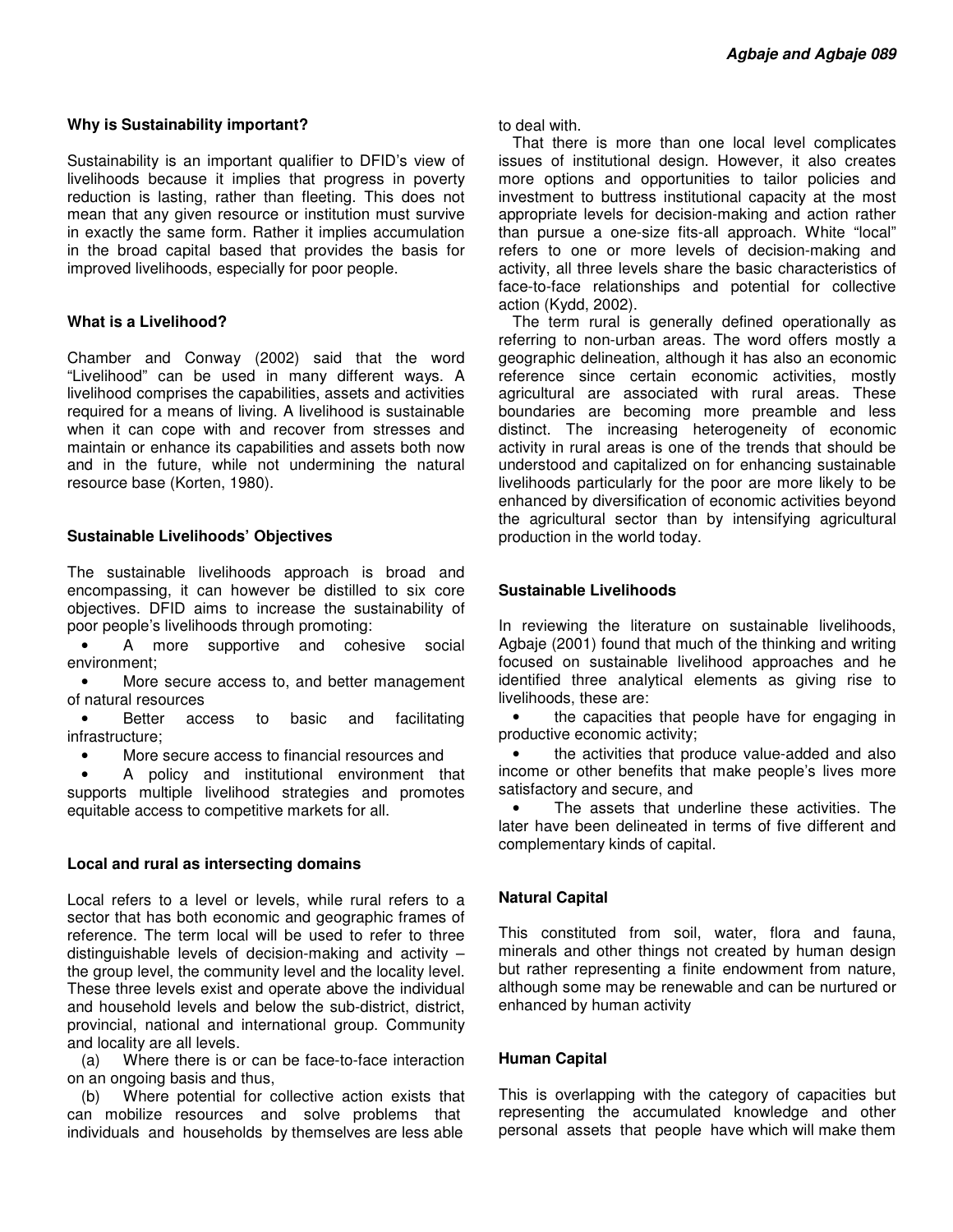more productive and thus better able to obtain gainful employment.

#### **Financial Capital**

These are reserves of money or other assets that confer purchasing power to acquire other resources for funding productive activity that can earn additional income.

## **Physical Capital**

These are material assets that enhance productivity such as equipment, tools, transportation or communication, infrastructure, housing and other facilities; and

## **Social Capital**

These are relationships and norms that conductive to cooperation and sharing that give persons opportunity and security for economic and other well-being (Unriskopolis and John, 2004).

#### **Local Institutional capacities and functions for supporting sustainable livelihoods**

Relationship international services and support for sustainable livelihood can be identified thus

- Direct provision
- Facilitated access

• Creating favourable environments (Carney, 2002) Information provision is a simple, low-cost but important service needed for sustainable livelihoods, these include:

• Input availability – information on capital, skilled and or unskilled labour or raw materials.

• Alternative/appropriate technologies that could be used for more successful production

• Market opportunities – information on kinds, places and levels of demand for certain products or services

• Regulations, relevant laws and taxes governing operations, expansion and so on.

Direct provision of resources or services and/or opportunities that enable enterprises to establish and maintain income-earning activities in rural areas are through access to capital, market facilities, skilled labour, land for constructing factories or ships and so on. These include:

• Market stalls/facilities, for sale or for lease

Land for building production or sales facilities, industrial estates.

• Public utilities that are reasonably priced and reliable; water, electricity

• Credit or loans on favourable terms, loans

guarantees

• Hiring halls (or equivalent) to get-quick and reliable access to labour

Leasing or sale of rights to natural resources, renewable or non-renewable.

Facilitated access to reasons/services and or opportunities that facilitated local enterprises to establish and maintain income-earning activities in rural areas, by training persons who can then provide more productive labour, introducing or supporting activities like tourism that bring potential customer into the state, managing and maintaining renewable resources like forests that constitute inputs for enterprise such as:

Maintenance or improvement of good transportation and communication infrastructure.

• Banking services for money transfer, secure saving and so on which is different from access to loans.

• Training programmes that upgrade skills of local labour

• Constituency services that give advice on business operations

Regulation or management of renewable natural resources such as forests or fisheries to ensure adequate and continued availability of raw materials.

• Advocacy with authorities on behalf of local enterprises or their sector to get favourable government action or regulations (Chambers and Cordon, 1992).

Creating favourable environments for investment and entrepreneurship can expand enterprises which establish and maintain income-earning activities in rural areas by improving safety and security; enriching the local cultural environment; increasing shopping, schooling and other services that make an area more desirable to live and invest in, enhancing the future prospects of an area as attractive and secure, these include:

• Local regulatory environment that is known, stable and favourable for enterprises.

• Maintenance of a secure environment, ensuring personal and enterprise security.

• Protection against illegal or unwanted interference or extractions, maintenance of the rule of law.

Maintenance of an attractive ambience that is good for attracting and keeping employees, customers, managers and so on.

• Creation of an environment that offers apparent long-term stability and satisfaction such that persons are well-disposed to make investments, recreation facilities, good communication access, education and cultural facilities, skilled support services, for example, for repairs.

## **Challenges for Advocates of Livelihood Approaches**

After advocates of limited success in eliminating rural poverty, new ideas about rural development are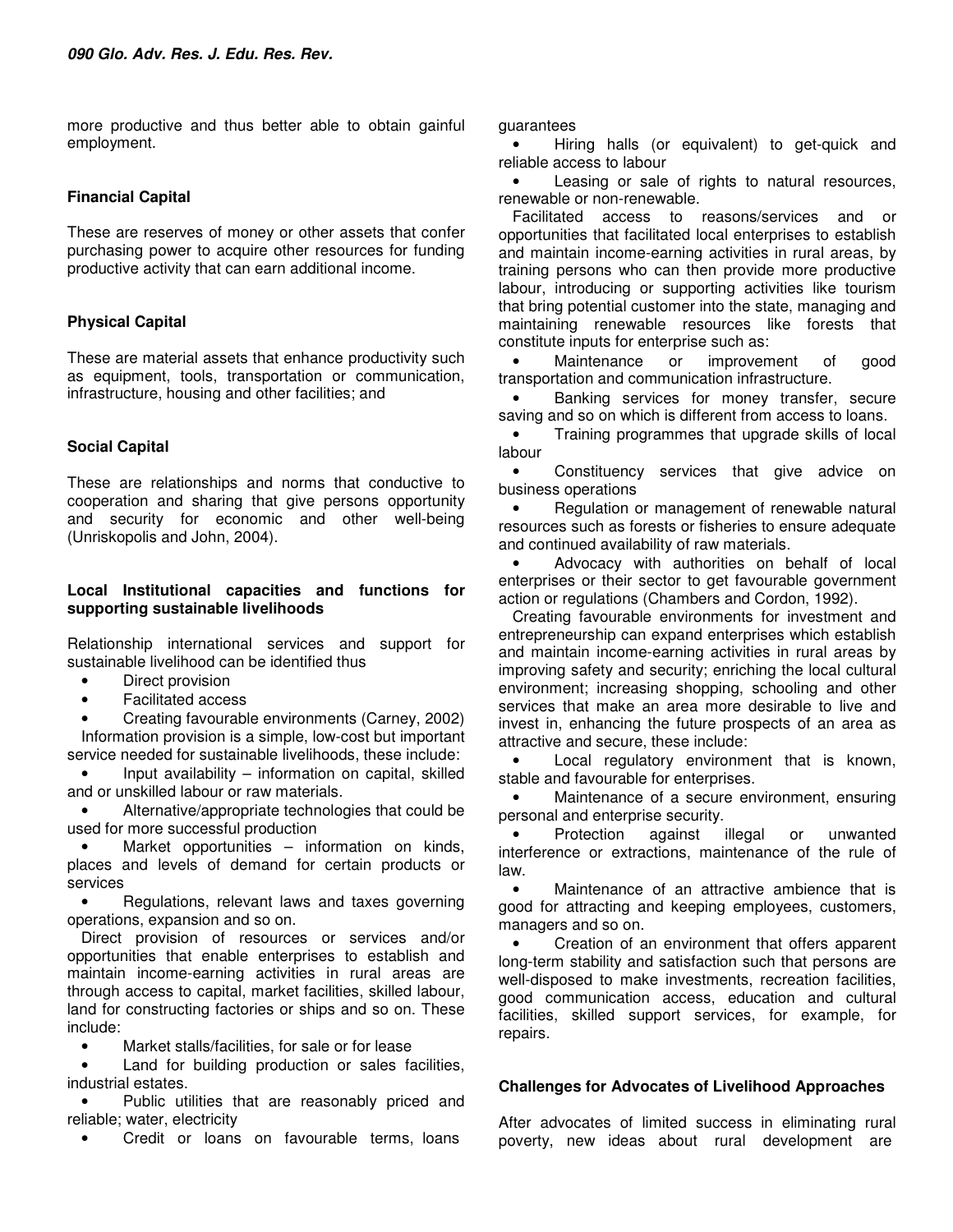emerging. A number of prominent agencies are currently revising their rural development strategies in broadly similar directions. Livelihoods approaches work with people, supporting them to build upon their own strengths and realize their potential, while at the same time acknowledging the effects of policies and institutions, external shocks and trends. The aim so to do away with preconceptions about what exactly rural people are seeking and how they are most likely to achieve their goals and to develop an accurate and dynamic picture of them in their environment. This provides the basis for identifying the constraints to livelihood development and poverty reduction. Such constraints can lie at local level or in the broader economic and policy environment. They may relate to the agricultural sector-long the focus of donor activity in rural areas or they may be more to do with social conditions, health, education or rural infrastructure in their recognition of the complexity of rural life, the new approaches open up a fresh agenda for external support. Whether or not this support can be accurately targeted to reduce poverty depends upon a number of factors, not least the flexibility of development agencies and their partners, Ellis (2000)

These organizations usually operate and allocate resources along sectoral lines; the new approaches stress the need to cross these lines and to be more flexible about the way in which money is spent. The new approaches have appeal because they build upon the lessons of past rural development efforts and the findings of various research studies. Thus they would not become compelling until they have proved their worth at a practical level. The priorities are to develop tolls for their implementation and accurate ways of measuring the contribution that they make. Food security remains a key concern. Over 900 million people in the world are undernourished. It is therefore important to ensure that the new approaches contribute to improved agricultural productivity and that they help to increase the poor people's access to food. The new approach stretches the importance of sustainability. Sustainable rural livelihoods can only be achieved if natural resources are themselves used in sustainable ways. Maintaining objectivity in decisions about what constitutes sustainable use is likely to be an enormous challenge, particularly in areas where people are already extremely vulnerable and have few options other than increased use of resources. Livelihoods approaches have little to say about distributional issues, though there is an implicit assumption that the emphasis will be on the poorest. It will be important to ensure that this focus is maintained by the incorporating broader lessons about reaching the poor into livelihoods analysis (Eshnaran, Rattan and Reich, 2001).

Livelihoods approaches with their holistic outlook and their emphasis on both the social and the economic dimensions of rural life, endeavour to explain key causal relationships and influences but in such a way that the

information remains manageable. Key strengths are the following: They project a falterer picture of rural live and rural poverty, thus making way for better-targeted poverty-reducing interventions. Recent studies have revealed that most rural households rely on multiple income sources and adopt a range of survival strategies, (including various types of migration and straddling, whereby some members stay in rural areas while others live semi-permanently in urban areas). It is hardly surprising that the focus of pervious rural development policies on natural resources and their use has failed to maximize rural opportunities. They made a serious effect to understand the national and international linkages and the effects these have on people's livelihoods. By contrast, the new approaches emphasize the importance of macro-level policy and institutions to the livelihood options of local communities and individuals including the poorest groups. Similarly, they also stress the need for higher-level policy formulation to be based upon insights gained at the local level. Livelihoods approaches have learnt from participatory assessments that vulnerability is a core dimension of poverty (Gilling, Stephen and Alex (2001).

## **CONCLUSION**

The actual task of strengthening relationships and the ability to promote sustainable livelihoods is becoming one of the realities of life for preparing individuals for successful performance in an evolving environment and for "navigating the rapids change". Something the environment is not evolving but rather seriously disruptive and even dysfunctional. The perspective put forward here underscores the importance of continuous learning and innovating, all the time being attentive and responsive to constituents (members, beneficiaries, customers, voters) as well as to peer institutions within that institutions broader arena of interaction. It is noticed from the literature review that the level of sophistication that exists now among rural local institutions compared within ten and twenty years ago is becoming ever higher. With this there is an increasing professionalism of the organization and capacities of rural local institutions. The emerging reality is that to be effective under contemporary conditions expertise is more important than before with the ability to communicate and cooperate across a spectrum of rural local institutions and with external agencies. There is, of course, significant danger that professionalism and relationships will become distanced and even alienated from their membership bases. This puts a premium on mechanisms of accountability and on having well-educated and informed members. The need for more forward-looking, decisive and persistent leadership at central and local levels is certain. The existence and potentials of rural local institutions represent a key element for tacking these problems along